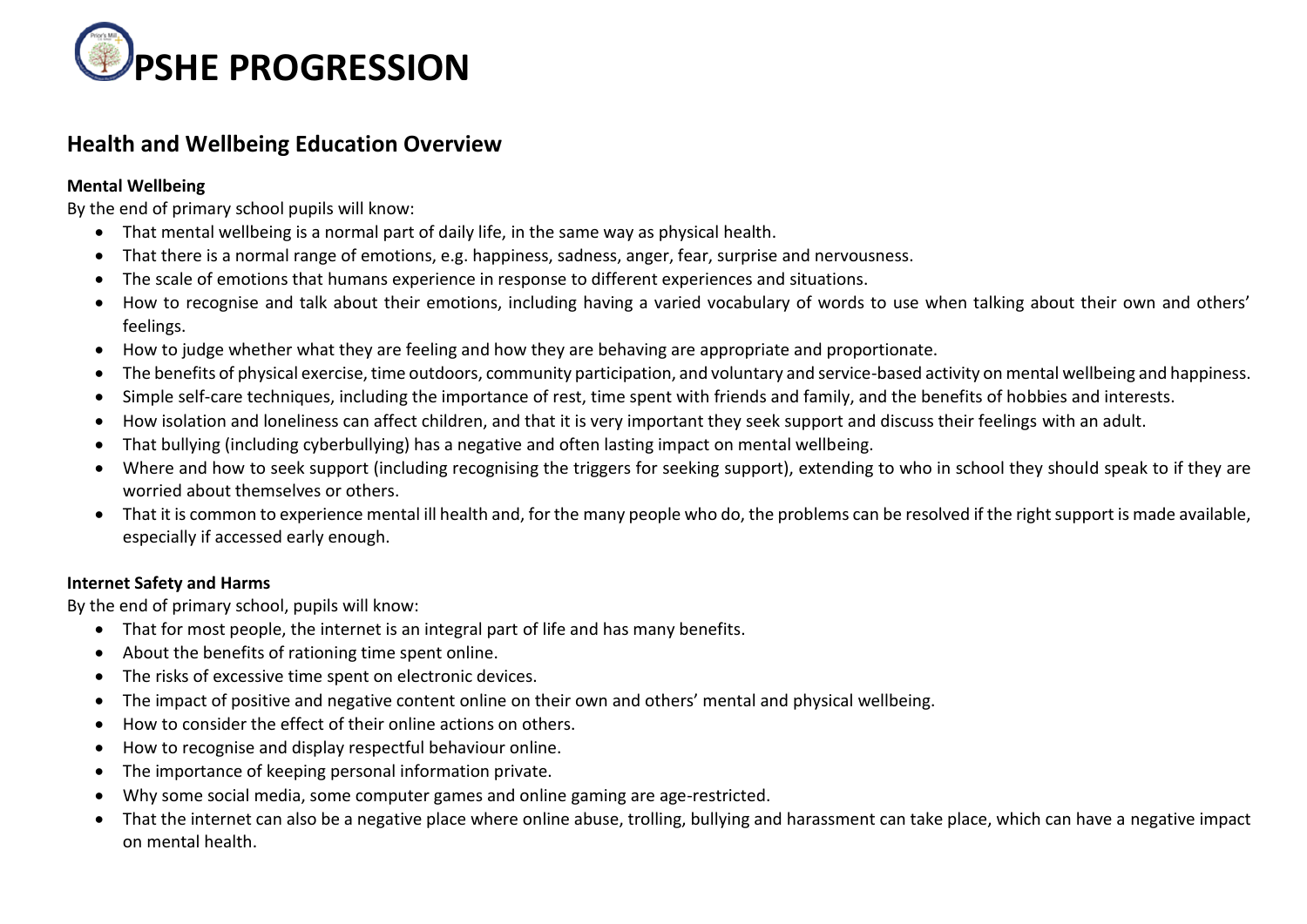- How to be a discerning consumer of information online, including understanding that information, inclusive of that from search engines, is ranked, selected and targeted.
- Where and how to report concerns and get support with issues online.

## **Physical Health and Fitness**

By the end of primary school, pupils will know:

- The characteristics and mental and physical benefits of an active lifestyle.
- The importance of building regular exercise into daily and weekly routines and how to achieve this, for example by walking or cycling to school, a daily active mile, or other forms of regular, vigorous exercise.
- The risks associated with an inactive lifestyle, including obesity.
- How and when to seek support, including which adults to speak to in school, if they are worried about their health.

# **Healthy Eating**

By the end of primary school, pupils will know:

- What constitutes a healthy diet, including an understanding of calories and other nutritional content.
- The principles of planning and preparing a range of healthy meals.
- The characteristics of a poor diet and risks associated with unhealthy eating, including obesity, and other behaviours, e.g. the impact of alcohol on health.

# **Drugs, Alcohol and Tobacco**

By the end of primary school, pupils will know:

• the facts about legal and illegal harmful substances and associated risks, including smoking, alcohol use and drug-taking.

## **Health and Prevention**

By the end of primary school, pupils will know:

- How to recognise early signs of physical illness, such as weight loss or unexplained changes to the body.
- About safe and unsafe exposure to the sun, and how to reduce the risk of sun damage, including skin cancer.
- The importance of sufficient good-quality sleep for good health, and that a lack of sleep can affect weight, mood and ability to learn.
- About dental health and the benefits of good oral hygiene and dental flossing, including regular check-ups at the dentist.
- About personal hygiene and germs, including bacteria and viruses, how they are spread and treated, and the importance of hand washing.
- The facts and science relating to immunisation and vaccination.

## **Basic First Aid**

- How to make a clear and efficient call to emergency services if necessary.
- Concepts of basic first-aid, for example dealing with common injuries, including head injuries.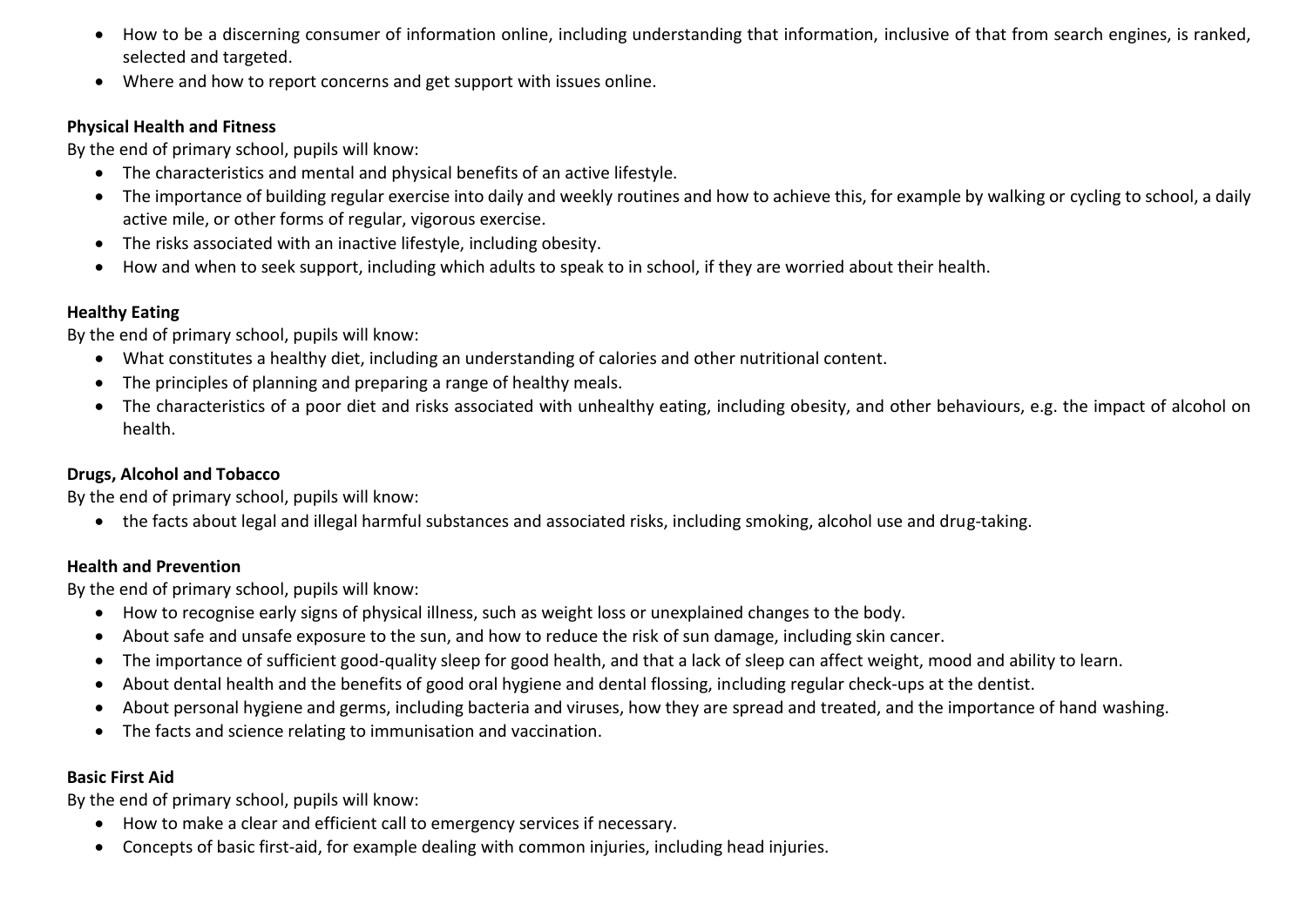# **Changing Adolescent Body**

- Key facts about puberty and the changing adolescent body, particularly from age 9 through to age 11, including physical and emotional changes.
- About menstrual wellbeing and key facts relating to the menstrual cycle.

| <b>HEALTH AND WELLBEING EDUCATION BY YEAR GROUP</b> |                                                                                                                                                          |  |
|-----------------------------------------------------|----------------------------------------------------------------------------------------------------------------------------------------------------------|--|
| <b>RECEPTION</b>                                    | Know and talk about the different factors that support their overall health and wellbeing: - regular physical activity - healthy eating - tooth          |  |
|                                                     | brushing - sensible amounts of 'screen time' - having a good sleep routine - being a safe pedestrian.                                                    |  |
|                                                     | Further develop the skills they need to manage the school day successfully: - lining up and queuing - mealtimes - personal hygiene.<br>٠                 |  |
| <b>YEAR 1</b>                                       | Hygiene - Dental, handwashing and keeping clean.<br>$\bullet$                                                                                            |  |
|                                                     | Emotions – Recognising emotions. Understanding actions have consequences. Identifying aspirations.<br>٠                                                  |  |
| <b>YEAR 2</b>                                       | Healthy lifestyles - Healthy eating and physical activity.<br>$\bullet$                                                                                  |  |
|                                                     | Describe the importance for humans of exercise, eating the right amounts of different types of food, and hygiene<br>٠                                    |  |
| <b>YEAR 3</b>                                       | Health - Different types of health. Coping with feelings and emotions. What is a balanced lifestyle?<br>٠                                                |  |
|                                                     | Aspirations - Identifying strengths. Setting goals.<br>$\bullet$                                                                                         |  |
|                                                     | Safety - E-safety and online safety.<br>$\bullet$                                                                                                        |  |
|                                                     | NSPCC – PANTS lesson (the underwear rule) name body parts and know which parts should be private, know the difference between<br>$\bullet$               |  |
|                                                     | appropriate and inappropriate touch.                                                                                                                     |  |
| <b>YEAR 4</b>                                       | Health and lifestyle - Striking a balance between physical activity and nutrition. Life style choices. Understanding the difference between<br>$\bullet$ |  |
|                                                     | wants and needs. Sleep.                                                                                                                                  |  |
|                                                     | Nutrition and food - Balanced diets and preparing healthy meals.<br>٠                                                                                    |  |
|                                                     | Emotions - Lose and separation. Talking about emotions. Isolation and loneliness. Changes in the family. Self-respect.<br>٠                              |  |
|                                                     | Growing and changing - Recognising people grow at different rates. Losing teeth.<br>٠                                                                    |  |
|                                                     | First aid - How can I help? Emergency calls.<br>$\bullet$                                                                                                |  |
|                                                     | NSPCC - PANTS lesson (the underwear rule) - understand that they have the right to say "no" to unwanted touch, start thinking about<br>٠                 |  |
|                                                     | who they trust and who they can ask for help.                                                                                                            |  |
| <b>YEAR 5</b>                                       | Health - Mental health. The benefits of active lifestyles. Physical illness. Vaccinations.<br>$\bullet$                                                  |  |
|                                                     | Emotions - Death and grief. Managing conflict<br>$\bullet$                                                                                               |  |
| YEAR <sub>6</sub>                                   | Food choices - What is a healthy diet? Planning health meals. Calories and nutritional content.<br>$\bullet$                                             |  |
|                                                     | Aspirations - Recognising strengths. Reflecting on achievements. Setting goals.<br>٠                                                                     |  |
|                                                     | Safety - Drugs and alcohol. Tobacco. Substance abuse. Basic first aid. Internet safety.<br>$\bullet$                                                     |  |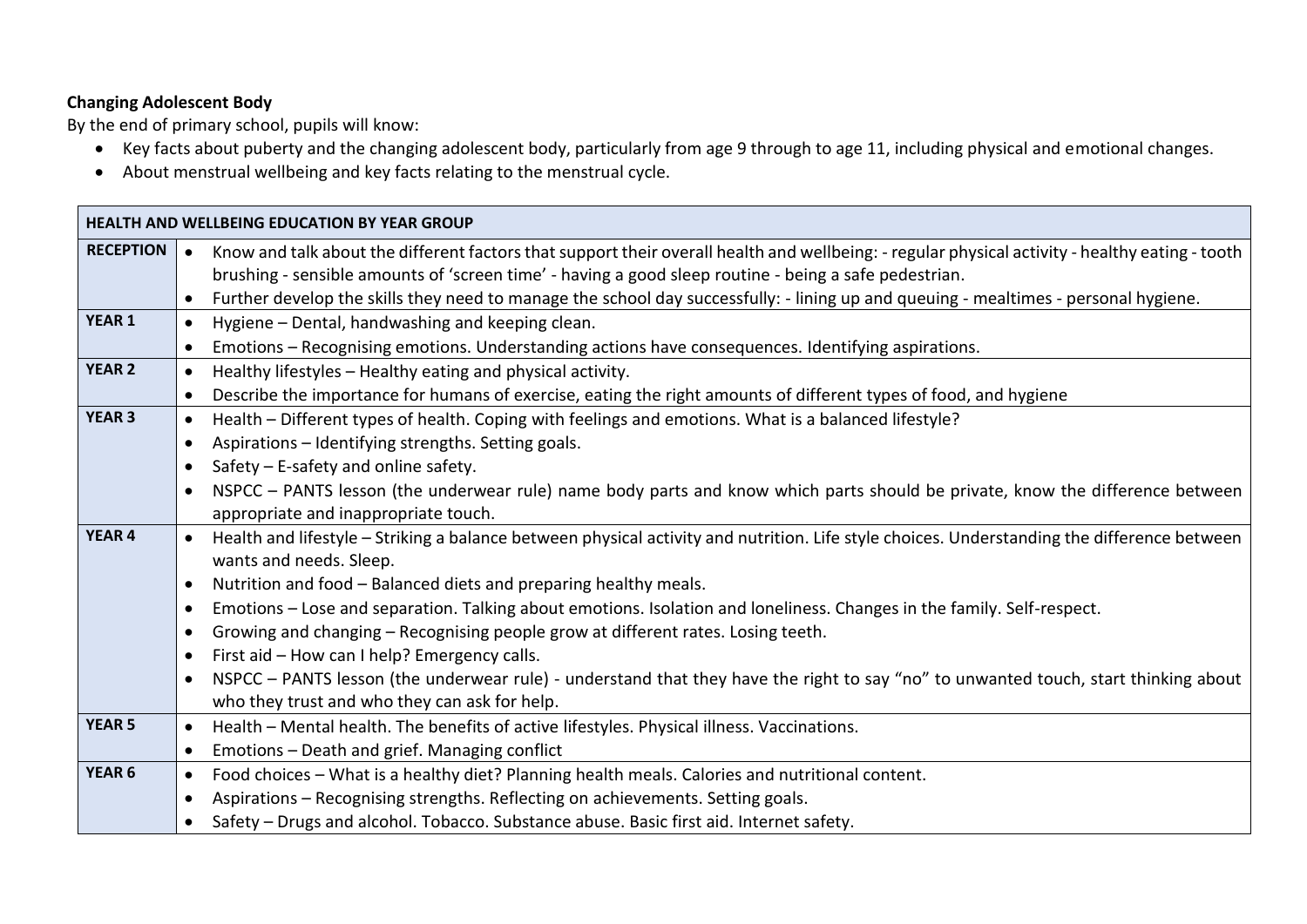# **Relationships Education Overview**

### **Families and People who Care for me**

By the end of primary school, pupils will know:

- That families are important for them growing up because they can give love, security and stability.
- The characteristics of healthy family life, commitment to each other, including in times of difficulty, protection and care for children and other family members, the importance of spending time together and sharing each other's lives.
- That others' families, either in school or in the wider world, sometimes look different from their family, but that they should respect those differences and know that other children's families are also characterised by love and care.
- That stable, caring relationships, which may be of different types, are at the heart of happy families, and are important for children's security as they grow up.
- That marriage represents a formal and legally recognised commitment of two people to each other which is intended to be lifelong.
- How to recognise if family relationships are making them feel unhappy or unsafe, and how to seek help or advice from others if needed.

#### **Caring Friendships**

By the end of primary school, pupils will know:

- How important friendships are in making us feel happy and secure, and how people choose and make friends.
- The characteristics of friendships, including mutual respect, truthfulness, trustworthiness, loyalty, kindness, generosity, trust, sharing interests and experiences, and support with problems and difficulties.
- That healthy friendships are positive and welcoming towards others, and do not make others feel lonely or excluded.
- That most friendships have ups and downs, but that these can often be worked through so that the friendship is repaired or even strengthened, and that resorting to violence is never right.
- How to recognise who to trust and who not to trust.
- How to judge when a friendship is making them feel unhappy or uncomfortable.
- How to manage conflict.
- How to manage different situations and how to seek help from others if needed.

### **Respectful Relationships**

- The importance of respecting others, even when they are very different from them (for example, physically, in character, personality or backgrounds), make different choices, or have different preferences or beliefs.
- Which practical steps they can take in a range of different contexts to improve or support respectful relationships.
- The conventions of courtesy and manners.
- The importance of self-respect and how this links to their own happiness.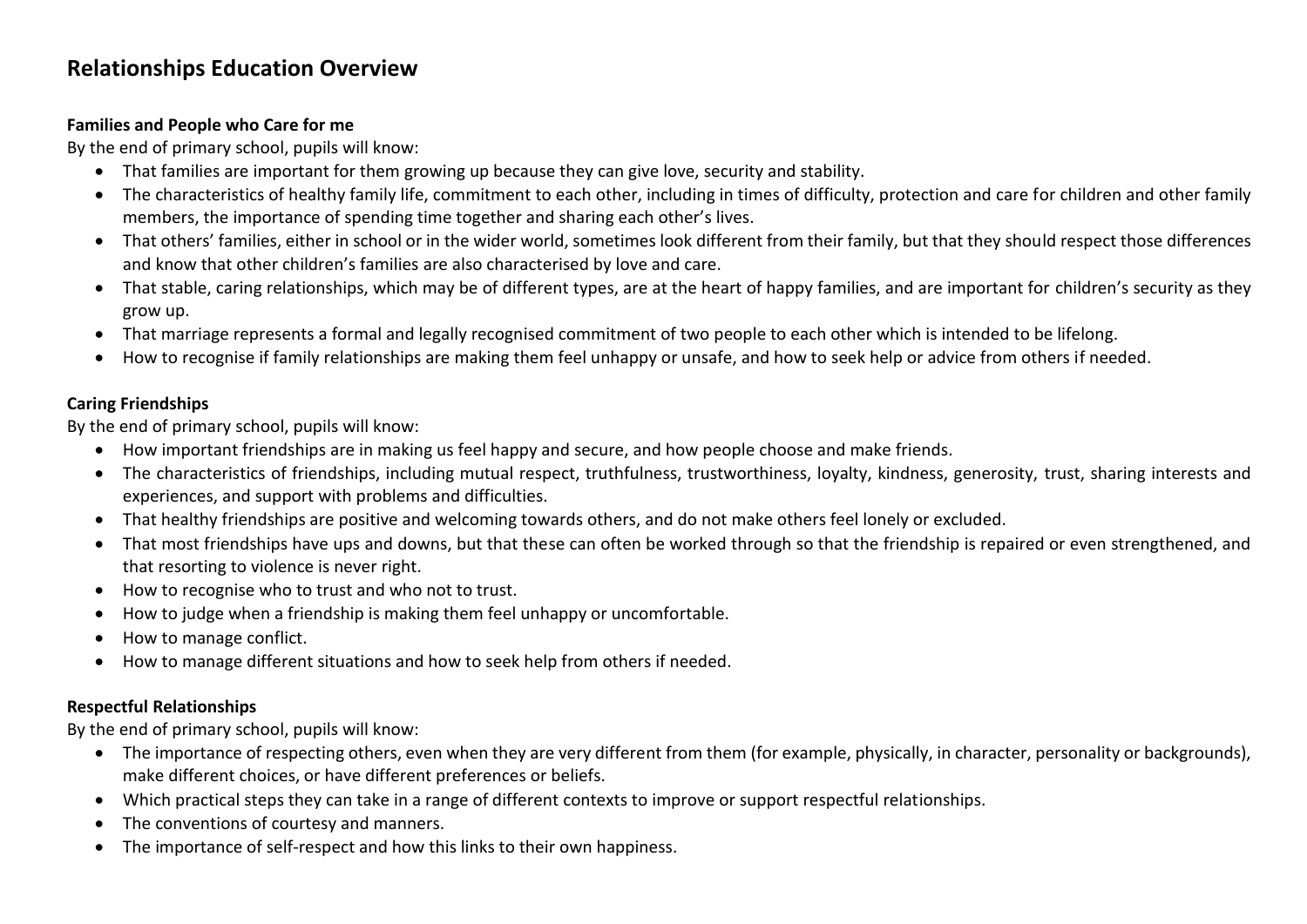- That in school and wider society they can expect to be treated with respect by others, and that in turn they should show due respect to others, including those in positions of authority.
- About the different types of bullying (including cyberbullying), the impact of bullying, responsibilities of bystanders to report bullying to an adult, and how to seek help.
- What a stereotype is, and how they can be unfair, negative or destructive.
- The importance of permission-seeking and giving in relationships with friends, peers and adults.

### **Online Relationships**

By the end of primary school, pupils will know:

- That people sometimes behave differently online, including pretending to be someone they are not.
- That the same principles apply to online relationships as to face-to-face relationships, including the importance of respect for others online, even when we are anonymous.
- The rules and principles for keeping safe online.
- How to recognise harmful content and contact online, and how to report these.
- How to critically consider their online friendships and sources of information.
- The risks associated with people they have never met.
- How information and data is shared and used online.

## **Being Safe**

- What sorts of boundaries are appropriate in friendships with peers and others including in a digital context.
- About the concept of privacy and the implications of it for both children and adults.
- That it is not always right to keep secrets if they relate to being safe.
- That each person's body belongs to them, and the differences between appropriate and inappropriate or unsafe physical, and other contact.
- How to respond safely and appropriately to adults they may encounter, including online, who they do not know.
- How to recognise and report feelings of being unsafe or feeling bad about any adult.
- How to ask for advice or help for themselves and others, and to keep trying until they are heard.
- How to report concerns or abuse, and the vocabulary and confidence needed to do so.
- Where to seek advice, for example, from their family, their school and other sources.